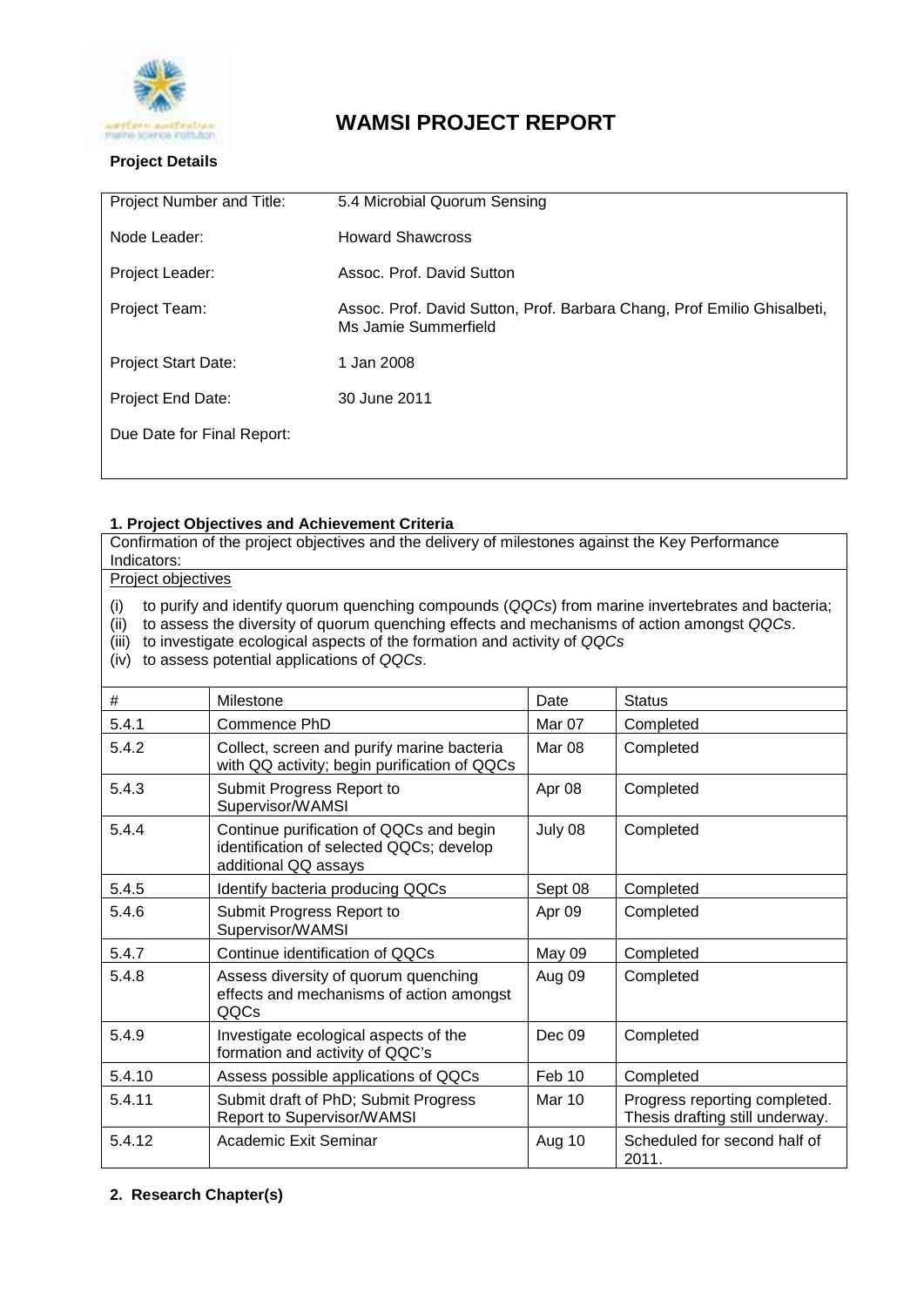## **Introduction**

The project investigated aspects of the diversity, ecology and application of novel marine natural products termed *quorum quenching compounds (QQCs)*, obtained from marine bacteria. These products have potential pharmacological and commercial uses in the control of bacterial activities (including human and aquaculture disease, biofilm formation, and biofouling), and also have important ecological roles, including in invertebrate and algal settlement.

#### **3. Methodology**

#### *Bioassay for detection of QQ bacteria:*

Natural marine samples were screened for the presence of bacteria with QQ activity using a bioluminescence inhibition assay developed specifically for the purpose.

#### *Bacterial isolation, culture and purification:*

Bacteria testing positive in the screening assay were isolated, purified and preserved using standard microbiological culturing techniques.

#### *Bacterial identification:*

Bacterial isolates were identified using exhaustive biochemical testing to establish phenotypic characteristics, volatile fatty acid analysis, and molecular techniques based on 16S RNA analysis of genomic DNA. Test results were compared with published data on bacterial phenotypes (phenotypic characters) and online BLAST sequences (molecular analysis). Known and unknown isolates were grouped using phylogenetic analysis.

#### *Confirmation of QQ activity and qualitative QQ assay:*

The purified bacterial isolates were assessed for QQ activity in a quantitative assay (based on spectrophotometric methods to detect both growth and bioluminescence, enabling assessment of relative bioluminescence inhibition.

#### *Extraction, purification and identification of QQCs:*

Using a bioassay-directed procedure the QQCs from selected bacterial isolates were purified and identified using a combination of chemical procedures including solvent extraction, HPLC, GC, NMR and MS.

#### *Assay of QQCs against additional quorum sensing processes:*

Purified QQCs from the selected bacterial isolates were screened for their effects in a range of QQ assays including inhibition of bioluminescence by *Vibrio harvey*i, pigment production by *Serratia marcescens* and *Chromobacterium violaceum*, and biofilm formation by *Pseudomonas aeruginosa.*

#### **4. Results**

- 1. Bacteria inhibiting bioluminescence and/or growth of *Vibrio harveyi* strain Vh1 were found to be abundant in marine and estuarine waters of the Perth metropolitan area.
- 2. A total of 89 bioluminescence inhibiting and 18 growth inhibiting marine bacteria were isolated from marine and estuarine waters collected from 4 sites in the Perth metropolitan area. These bacteria were identified as *Vibrio* (58), *Pseudoalteromonas* (31), *Enterovibrio* (5), *Bacillus* (3), *Marinomonas* (2) and *Photobacterium* (2), as well as *Reinekea, Proteus, Flammeovirga* and *Halomonas* (1 of each).
- 3. Methanol extracts of media used to grow marine isolates K1 and B2 (chosen for their strong bioactivity) inhibited the quorum sensing-regulated processes of bioluminescence and pigment production in quantitative assays, indicating that the extracts were likely to contain quorum quenching compounds.
- 4. The bioactive compounds produced by isolates K1 and B2 were purified from the growth media extracts and identified as desferrioxamine compounds. Commercially available analogues of the desferrioxamine compounds exhibited the same bioactivity as the extracts in qualitative tests.
- 5. A desferrioxamine compound analogue was assessed for its affect on diverse quorum sensingregulated processes in various quorum sensing bacteria using quantitative assays. In most assays the desferrioxamine compound either affected growth of the quorum sensing bacteria, or had no effect on the quorum sensing-regulated processes, indicating that the desferrioxamine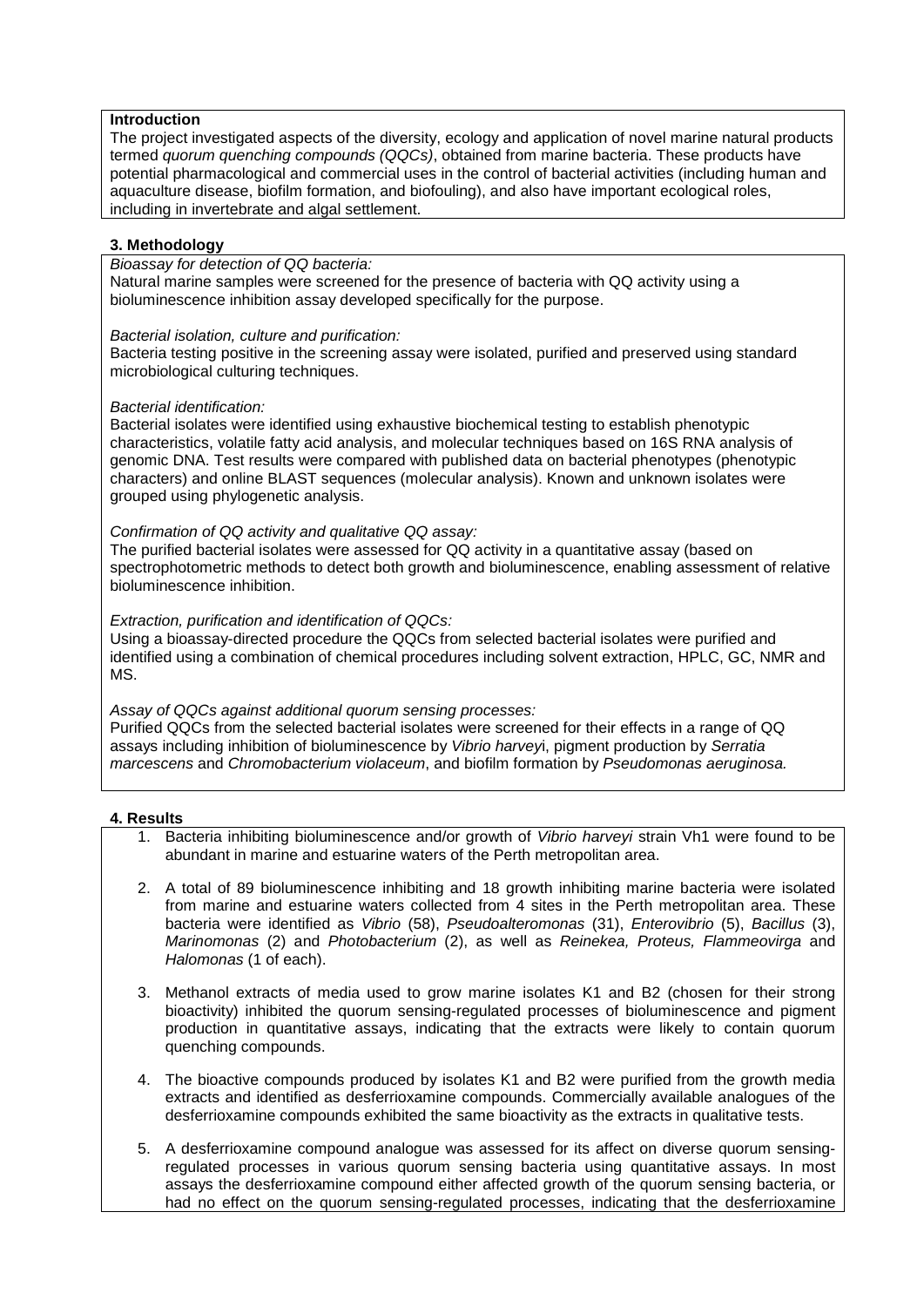compound was not directly a quorum quenching compound. Evidence from other studies that indicate that Fe may be associated with regulation of quorum sensing processes suggest that the desferrioxamine compound may affect quorum sensing through involvement in Fe availability.

- 6. The marine isolates were tested for the production of desferrioxamine-like compounds in a qualitative assay. Five isolates, belonging to the genera *Bacillus, Reinekea* and *Flammeovirga*, did not produce desferrioxamine-like compounds and so remain likely candidates for the production of quorum quenching compounds.
- 7. Attempts were made to determine how desferrioxamine inhibits bioluminescence of *Vibrio harveyi* strain Vh1, however the results indicate the process is very complicated and it was not able to be fully elucidated as part of this project.

#### **5. Discussion**

## **Implications for Management and Advancement of the Field:**

The project has enhanced understanding of the production of novel marine bacterial metabolites with potential human health and industrial applications.

## **Problems encountered:**

- 1. Introducing a study of the numbers and diversity of bacteria producing quorum quenching compounds to objective (i) increased the amount of work required This study required additional sampling at 2 time points and resulted in the isolation of a further 98 isolates, all of which required processing and identification.
- 2. Some of the isolates repeatedly failed to produce PCR products from colony lysates and so these isolates required genetic extraction. Fatty acid analysis provided further information about each isolate but could not provide identification to the species level. Therefore biochemical and enzymatic testing was necessary. It took several weeks to determine which biochemical tests were required for each genera, as no comprehensive information has been published for the little researched genera. Also, some of the earlier journal articles identifying species were not available online.
- 3. Attempting to purify compounds from the bacterial isolates was difficult due to the low quantities of the bioactive compounds being produced. This entailed multiple cycles of crude extract preparation and separation, which was very time-consuming. The complexity of the extracts also required a number of sophisticated separation techniques to be employed and optimised to allow isolation of pure compounds for identification purposes. Once purified extracts were obtained, it took 10 weeks for analysis by high resolution mass spectrometry.
- 4. A lot of difficulty was encountered in making a specific assay (CAS) solution, which took some time to resolve.
- 5. When it became clear that the compound DFO B was unlikely to be inhibiting quorum sensing, and was probably moderating iron levels, iron-free culture media had to be developed. This was very difficult because the constituents used to make bacterial media all have trace amounts of iron in them, as does water. These trace amounts were able to support bacterial growth, and so had to be removed; this was a difficult and time consuming process.
- 6. The PhD student involved in the project suffered a debilitating and chronic wrist condition in 2010, which required an operation and reduced her capacity to undertake lab work for 4-6 months.

#### **New Research Directions:**

The major differences from what was originally proposed were (a) the decision to focus on marine bacteria as a source of QQCs, made because the production of these compounds by bacteria greatly simplified (because of the capacity to grow the bacteria in culture) the generation of material for chemical analysis; and (b) less of a focus on objectives (iii) and (iv) in preference to investigating possible mechanisms of action (objective ii). This was in part necessitated by the complexity of the analysis of mechanisms of action.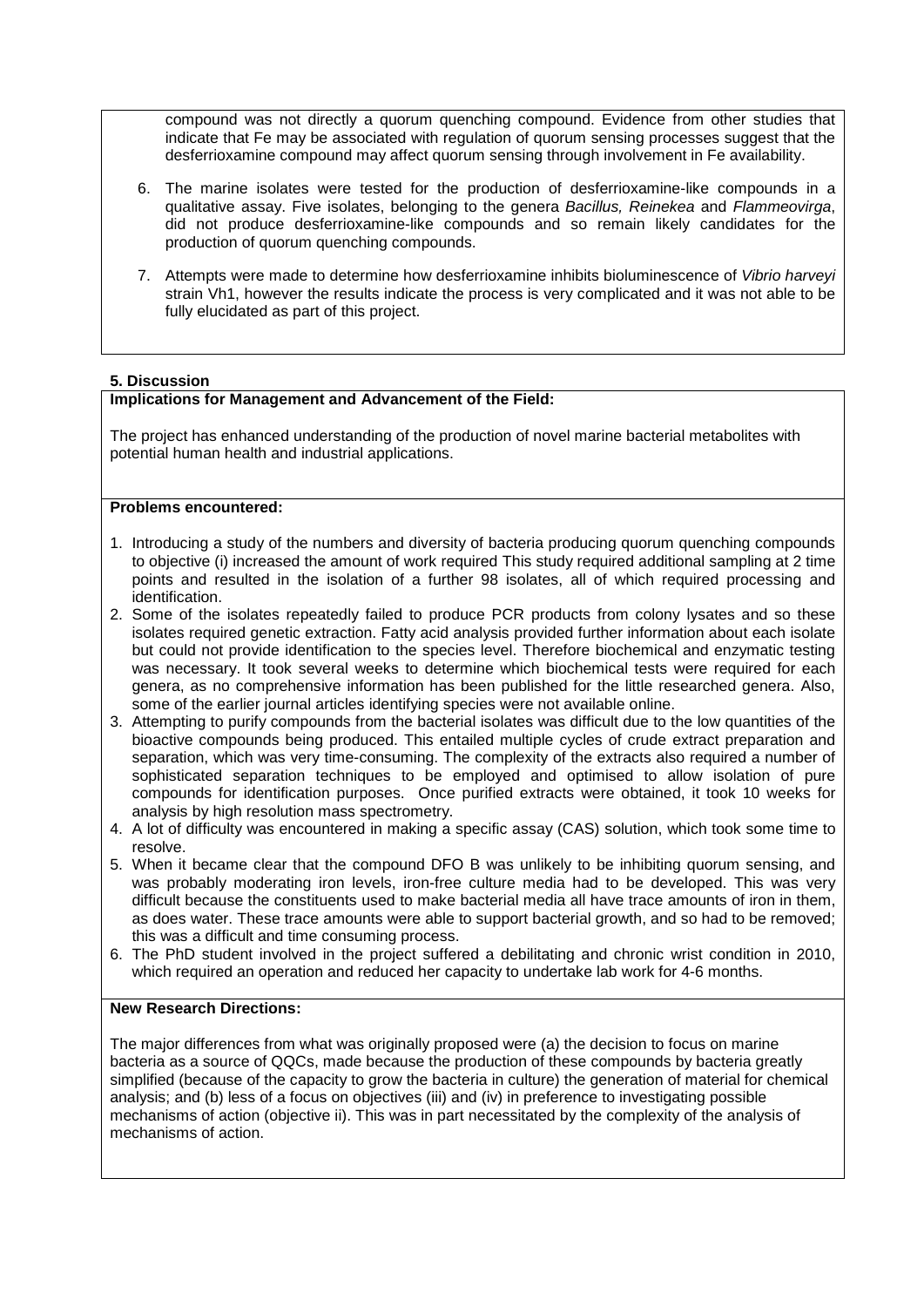## **6. Overall Project Accomplishments**

#### **Students supported:**

Jamie Summerfield (PhD candidate). Jamie carried out the study under the supervision of the other participants.

#### **PhD theses, Dissertations and Student Placement:**

Jamie's PhD thesis is expected to be submitted early 2012.

#### **Publications:**

Nil to date, but several publications are expected to follow submission of the thesis.

#### **Presentations:**

*Scientific Posters Presented:*

- Quorum Quenching Compounds. Summerfield J, Sutton D, Chang B. BBCS Research Forum 2007 Perth.
- Quorum Quenching Compounds: A novel approach to bacterial control. Summerfield J, Sutton D, Chang B, Ghisalberti E, Flematti G. ASM Annual Scientific Meeting 2008 Melbourne.
- Marine bacterial quorum quenching compounds. Summerfield J, Sutton D, Chang B, Ghisalberti E, Flematti G. Combined Biological Sciences Meeting 2009 Perth.

*Seminars Presented:*

- Quorum Quenching Compounds: A novel approach to bacterial control. Summerfield J. Combined Biological Sciences Meeting 2008 Perth.
- Marine Bacterial Quorum Quenching Compounds. Summerfield J. ASM Annual Scientific Meeting 2009 Perth.

**Other Communications Achievements - Interviews, press releases, etc.**

Nil

**7. Overall Project Benefits** Please note: Benefits go beyond Results and Accomplishments to provide information on direct physical, environmental, economic or social gains realised as a result of a research project or outreach activity.

# **Discovery and Application of New Products and Processes (if applicable)**

This project comprised an initial survey of the production of a unique class of chemical compounds (QQCs) by marine bacteria, and a preliminary assessment of the mechanisms and scope of activity of any compounds identified. Consequently, it was not expected that commercially useful products would be generated, although this was a possibility. However, the project has clearly demonstrated that there is the potential to discover and develop novel QQCs from marine bacteria, and suggests that this is an area worth pursuing.

**Tools, Technologies and Information for Improved Ecosystem Management** 

NA

## **Forecasting for Natural Resource Management Decisions**

NA

**Impacts:**